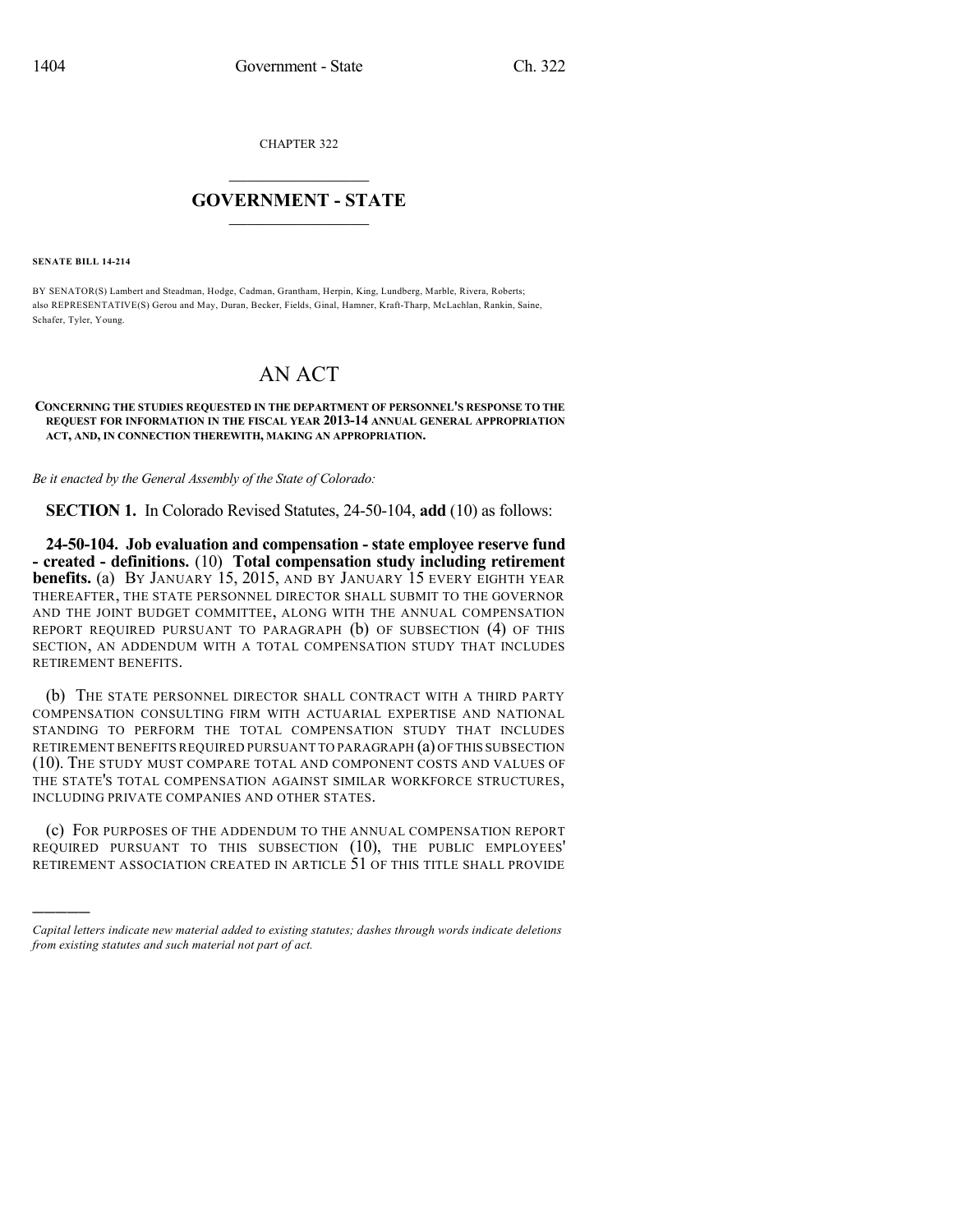ACCESS TO OFFICIAL ASSOCIATION MEMBER INFORMATION AND DATA UNDER A CONFIDENTIALITY AGREEMENT WITH THE THIRD PARTY COMPENSATION CONSULTING FIRM.

(d) THE STATE PERSONNEL DIRECTOR SHALL NOTIFY THE JOINT BUDGET COMMITTEE OF THE GENERAL ASSEMBLY IF HE OR SHE DETERMINES THAT THE AMOUNT APPROPRIATED BY THE GENERAL ASSEMBLY FOR THE PURPOSE OF THE STUDY REQUIRED PURSUANT TO THIS SUBSECTION (10) IS INSUFFICIENT TO PROCURE A VENDOR TO COMPLETE THE SCOPE OF THE WORK REQUIRED.

**SECTION 2.** In Colorado Revised Statutes, 24-51-614, **add** (4), (5), (6), (7), and (8) as follows:

**24-51-614. Employee retirement benefit study.** (4) (a) THE STATE AUDITOR, WITH THE CONCURRENCE OF THE ASSOCIATION, SHALL RETAIN A NATIONALLY RECOGNIZED AND ENROLLED ACTUARIAL FIRM WITH EXPERIENCE IN PUBLIC SECTOR PENSION PLANS TO CONDUCT THE STUDIES DESCRIBED IN SUBSECTIONS (5) AND (6) OF THIS SECTION. THE STATE AUDITOR SHALL ADMINISTER A REQUEST FOR PROPOSALS PROCESS AND SOLICIT INDEPENDENT THIRD-PARTY FIRMS WITH THE NECESSARY CREDENTIALS TO BID FOR PERFORMANCE OF THE STUDIES. THE STATE AUDITOR SHALL SELECT A FIRM THAT HAS A HISTORY OF UNBIASED PEER-REVIEWED RESULTS AND SHALL NOT SELECT A FIRM THAT HAS A KNOWN CONFLICT OF INTEREST THAT MAY INTERFERE WITH ITS ABILITY TO PRODUCE AN OBJECTIVE REPORT. ANY FIRM THAT RESPONDS TO THE REQUEST FOR PROPOSALS SHALL DISCLOSE ANY ASSOCIATION THAT IT HAD OR CURRENTLY HAS WITH A BIASED GROUP. THE STATE AUDITOR AND THE ASSOCIATION MAY RETAIN ONE FIRM TO CONDUCT BOTH STUDIES REQUIRED PURSUANT TO SUBSECTIONS  $(5)$  and  $(6)$  of this section or MAY RETAIN A SEPARATE FIRM TO CONDUCT EACH STUDY. IF, FOLLOWING GOOD FAITH EFFORTS, THE STATE AUDITOR AND THE ASSOCIATION DO NOT CONCUR REGARDING THE SELECTION OF THE FIRM OR FIRMS BY OCTOBER 1, 2014, THE STATE AUDITOR SHALL RETAIN THE FIRM OR FIRMS PREFERRED BY THE STATE AUDITOR. THE STATE AUDITOR SHALL ENTER INTO A CONTRACT WITH THE SELECTED FIRM OR FIRMSBY OCTOBER 31, 2014.

(b) THE STATE AUDITOR AND THE ASSOCIATION SHALL CONFER WITH THE OFFICE OF STATE PLANNING AND BUDGETING TO DETERMINE THE SCOPE OF THE STUDY REQUIRED BY SUBSECTION (5) OF THIS SECTION AND THE ANALYSIS REQUIRED BY SUBSECTION (6) OF THIS SECTION.

(5)(a) THE FIRM SELECTED PURSUANT TO SUBSECTION (4)OF THIS SECTION SHALL PERFORM A COMPREHENSIVE STUDY COMPARING THE COST AND EFFECTIVENESS OF THE CURRENT HYBRID DEFINED BENEFIT PLAN DESIGN ESTABLISHED IN THIS ARTICLE TO ALTERNATIVE PLAN DESIGNS IN THE PUBLIC AND PRIVATE SECTOR. THE STUDY MUST INCLUDE THE FOLLOWING:

(I) A COMPARISON OF THE BENEFITS, COST, AND PORTABILITY OF BENEFITS PROVIDED BY THE ASSOCIATION IN ITS CURRENT PLAN DESIGN WITH THE BENEFITS, COST, AND PORTABILITY OF BENEFITS PROVIDED BY ALTERNATIVE PLAN DESIGNS;

(II) ACOMPARISON OF THE CURRENT PLAN DESIGN TO OTHER STATEWIDE PLANS, PRIVATE SECTOR RETIREMENT PLANS, AND ANY OTHER APPROPRIATE PLANS AS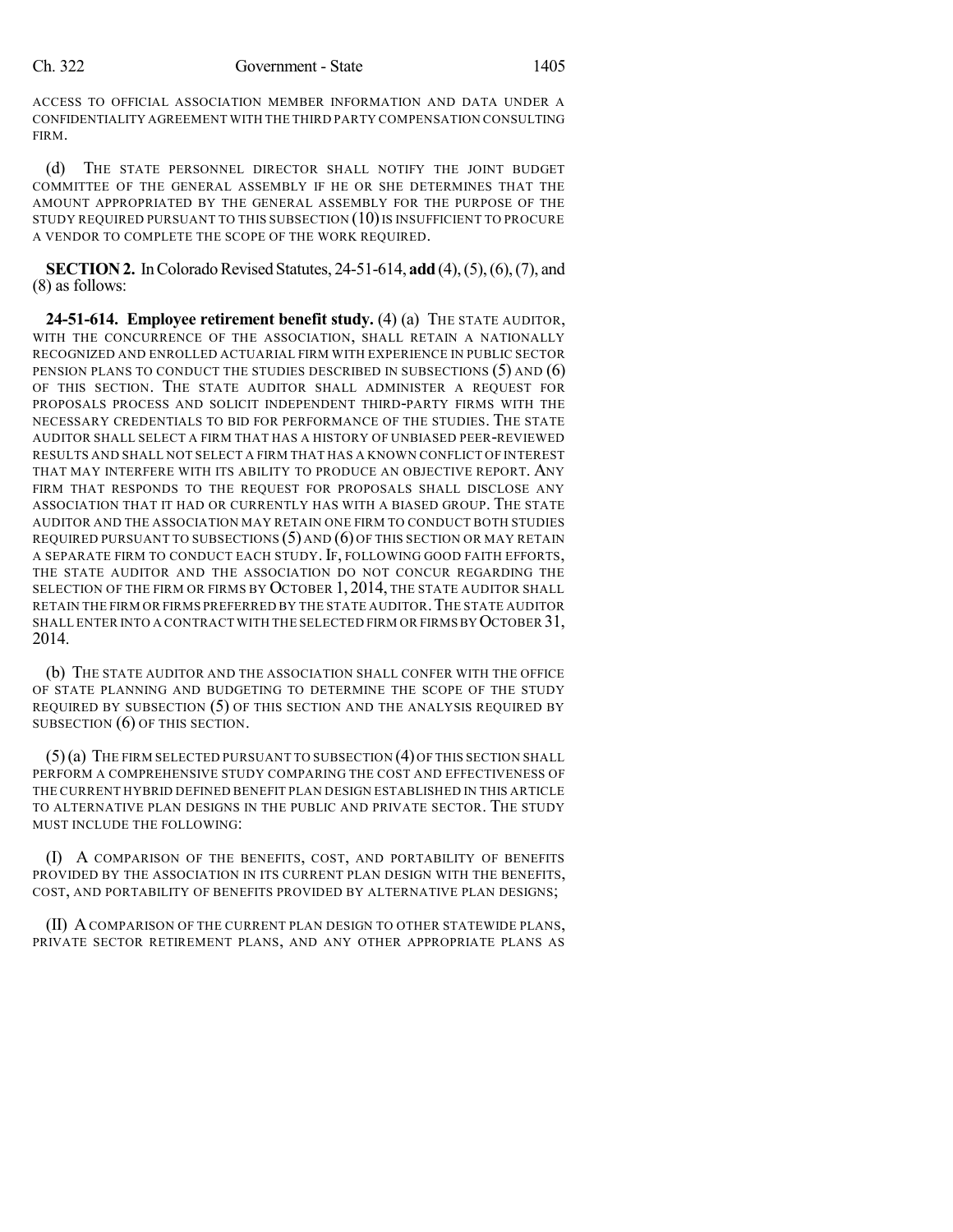DETERMINED BY THE ASSOCIATION AND THE OFFICE OF THE STATE AUDITOR;

(III) AN ANALYSIS OF THE COST TO EMPLOYEES AND EMPLOYERS THAT WOULD BE INCURRED BY TRANSITIONING FROM THE CURRENT PLAN DESIGN ADMINISTERED BY THE ASSOCIATION TO ALTERNATIVE PLAN DESIGNS;

(IV) THE IMPACT THAT A CHANGE FROM THE CURRENT PLAN DESIGN TO ALTERNATIVE PLAN DESIGNS WOULD HAVE ON EXPECTED RETIREMENTBENEFITS FOR CURRENT AND FUTURE RETIREES OF THE ASSOCIATION;

(V) THE INCREMENTAL IMPACTS THAT A CHANGE FROM THE CURRENT PLAN DESIGN TO ALTERNATIVE PLAN DESIGNS WOULD HAVE ON THE ASSOCIATION'S ABILITY TO FULLY AMORTIZE THE UNFUNDED ACTUARIAL ACCRUED LIABILITY OF EACH DIVISION OF THE ASSOCIATION; AND

(VI) THE IMPACT THAT A CHANGE FROM THE CURRENT PLAN DESIGN TO ALTERNATIVE PLAN DESIGNS WOULD HAVE ON EMPLOYERS AND TAXPAYERS RELATIVE TO THE PLAN DESIGN CURRENTLY SPECIFIED IN LAW.

(b) ON OR BEFORE JULY 15, 2015, THE ASSOCIATION AND THE OFFICE OF THE STATE AUDITOR SHALL DELIVER A REPORT DETAILING THE FINDINGS OF THE STUDY CONDUCTED PURSUANT TO THIS SUBSECTION (5) TO THE OFFICE OF THE GOVERNOR, THE JOINT BUDGET COMMITTEE, THE LEGISLATIVE AUDIT COMMITTEE, AND THE FINANCE COMMITTEES OF THE SENATE AND THE HOUSE OF REPRESENTATIVES, OR ANY SUCCESSOR COMMITTEES.

(6)(a) THE FIRM SELECTED PURSUANT TO SUBSECTION (4)OF THIS SECTION SHALL PERFORM A SENSITIVITY ANALYSIS TO DETERMINE WHEN, FROM AN ACTUARIAL PERSPECTIVE, MODEL ASSUMPTIONS ARE MEETING TARGETS AND ACHIEVING SUSTAINABILITY. IN FURTHERANCE OF MAKING THIS DETERMINATION, THE FIRM SHALL EXAMINE THE DATA THAT THE ASSOCIATION CURRENTLY COLLECTS.

(b) ON OR BEFORE DECEMBER 1, 2015, THE ASSOCIATION AND THE OFFICE OF THE STATE AUDITOR SHALL DELIVER A REPORT DETAILING THE FINDINGS OF THE STUDY CONDUCTED PURSUANT TO THIS SUBSECTION  $(6)$  TO THE OFFICE OF THE GOVERNOR, THE JOINT BUDGET COMMITTEE, THE LEGISLATIVE AUDIT COMMITTEE, AND THE FINANCE COMMITTEES OF THE SENATE AND THE HOUSE OF REPRESENTATIVES, OR ANY SUCCESSOR COMMITTEES.

(7) FOR PURPOSES OF THE STUDIES REQUIRED BY SUBSECTIONS  $(5)$  and  $(6)$  Of this SECTION, THE ASSOCIATION SHALL PROVIDE ACCESS TO OFFICIAL MEMBER INFORMATION AND DATA UNDER A CONFIDENTIALITY AGREEMENT WITH THE RETAINED ACTUARIAL FIRM OR FIRMS.

(8) THE STATE AUDITOR SHALL NOTIFY THE JOINT BUDGET COMMITTEE OF THE GENERAL ASSEMBLY IF HE OR SHE DETERMINES THAT THE AMOUNT APPROPRIATED BY THE GENERAL ASSEMBLY FOR THE PURPOSE OF THE STUDIES REQUIRED BY SUBSECTIONS (5) AND (6) OF THIS SECTION IS INSUFFICIENT TO PROCURE A VENDOR TO COMPLETE THE SCOPE OF THE WORK REQUIRED.

**SECTION 3. Appropriation.** (1) In addition to any other appropriation, there